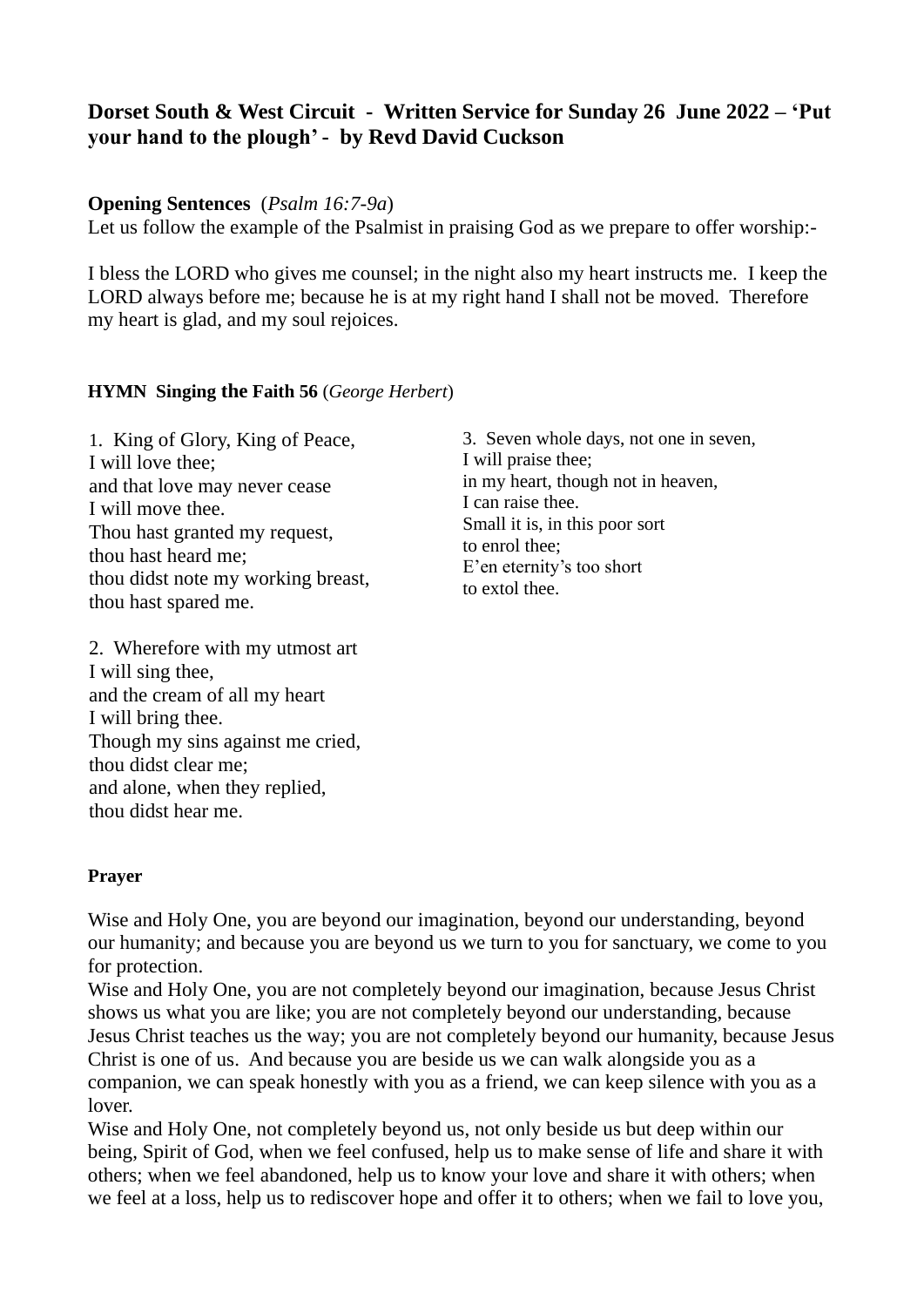help us to know your forgiveness and share it with others; encourage us to leave what is past and travel on, with you and all your people, into your glorious future. **Amen**

Eternal God, who longs for us to know all good things and to walk along a peaceful path, open the eyes of our hearts that we may see the way to life, open our ears that we may hear the truth, and open our lips that we may praise you, this day and all our days, in Jesus' name. **Amen**

### **Luke 9: 51-62 (NRSVA)**

## *A Samaritan Village Refuses to Receive Jesus*

When the days drew near for him to be taken up, he set his face to go to Jerusalem. And he sent messengers ahead of him. On their way they entered a village of the Samaritans to make ready for him; but they did not receive him, because his face was set towards Jerusalem. When his disciples James and John saw it, they said, 'Lord, do you want us to command fire to come down from heaven and consume them?' But he turned and rebuked them. Then they went on to another village.

## *Would-be Followers of Jesus*

As they were going along the road, someone said to him, 'I will follow you wherever you go,' And Jesus said to him, 'Foxes have holes, and birds of the air have nests, but the Son of Man has nowhere to lay his head.' To another he said, 'Follow me.' But he said, 'Lord, first let me go and bury my father.' But Jesus said to him, 'Let the dead bury their own dead; but as for you, go and proclaim the kingdom of God.' Another said, 'I will follow you, Lord; but let me first say farewell to those at my home.' Jesus said to him, 'No one who puts a hand to the plough and looks back is fit for the kingdom of God.'

## **Reflection**

Most of the second part of our reading also appears in Matthew's Gospel, but Luke has given these sayings a specific context as part of Jesus' journey to Jerusalem for the final confrontation with the religious authorities and the ultimate conclusion in the Cross and the Resurrection. Sayings on the theme of discipleship fit in here quite naturally. Many folk have been following Jesus quite happily, even enthusiastically, in the area around the Sea of Galilee, but they are now going to be challenged severely once Jesus is arrested and condemned to death.

The tensions with the Samaritans reflect a common and long-standing feud between Jews and Samaritans over where was the location of the one true sanctuary of the Deuteronomic law, Mount Gerizim in Samaria or Jerusalem. Most of the time the two neighbouring groups lived side by side relatively peacefully, but folk who were clearly on a pilgrimage to Jerusalem from the north were liable to have their journey impeded, to the extent that most pilgrims took a longer route avoiding the Samaritan territory. Jesus, however, does not do this. He faces the issue head on and does not allow it to deflect him from his ultimate goal. He shows here the determination that is going to mark his conduct in the final days of the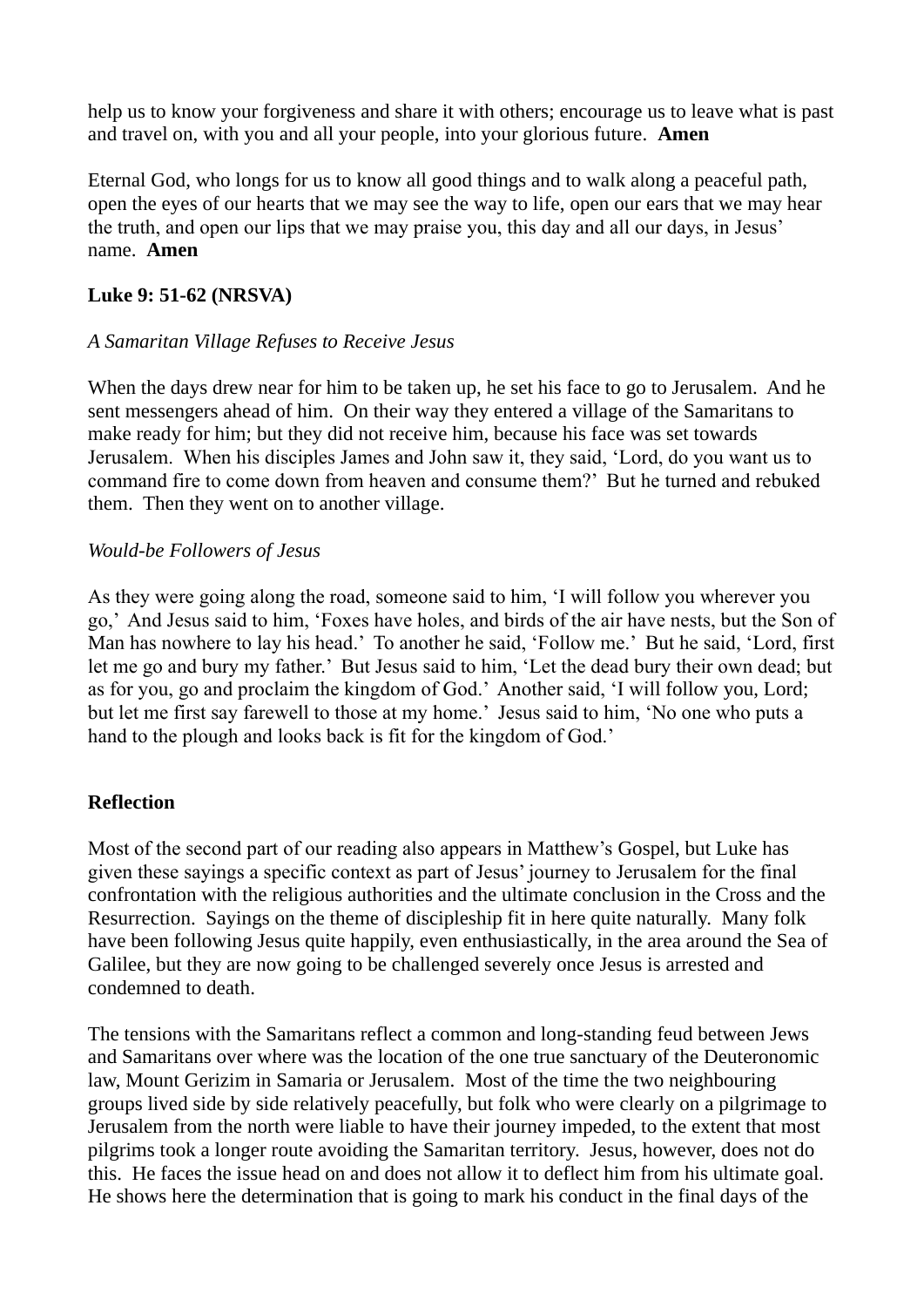Passion – not to the point of being aggressive about it, as James and John were suggesting (in the tradition of Elijah), but pursuing a slightly different course, going on to another village, that achieved his purpose without compromising his principles.

When Jesus started talking about foxes and birds, his immediate hearers would have caught the allusions straight away. 'Foxes' had been applied to folk like the Ammonites, people racially akin to, but politically enemies of Israel, and Jesus, of course, referred to Herod as 'that fox'. The 'birds of the air', again, would have been readily recognised as standing for the Gentile nations. The 'foxes' and the 'birds' had taken over the country – especially the Romans and their hangers-on, who were a foreign occupation there for the long term. Compared with them the pure Israel, epitomised in the term, 'Son of Man', was a struggling underclass, effectively with no legal rights within the homeland. Jesus was facing Jerusalem not from a position of strength but rather with no secular power, only with a vision and the love of God to proclaim. Did I say, 'only'? Events will prove who ultimately will prevail.

Outwardly everything was against Jesus' mission. Already he was facing difficulties with the Samaritans, and these difficulties would pale into insignificance compared with the challenges ahead. No wonder, then, that followers were finding excuses – 'Yes, we believe in you, we will follow you, but, please, not just yet. First let me go and bury my father. Let me first say farewell to those at my home. Let me see how things work out. If all goes well in Jerusalem, then certainly I will stand up as one of your disciples.' But that is not what Jesus wants. 'Go and proclaim the kingdom of God.' He was - he is – looking for an unqualified discipleship – without hesitation or deviation, with no looking back once you have put a hand to the plough.

This image of the ploughman is a powerful one and is valid whether you imagine a man walking behind a plough pulled by one or two oxen, or in this country more likely horse or horses, or a modern tractor pulling a large and sophisticated piece of kit behind it. Look forward, if you want to keep the line straight. If you turn round to look behind you, something is likely to go wrong. Concentrate on the job in hand, keep the final objective always first in your mind.

The way of discipleship if not an easy thing to undertake, nor the continuing service of the Kingdom. The scholar of the last century, T W Manson, in commenting on this passage, sums it up as follows: 'It offers no obvious advantages, and it makes extremely exacting demands. Those, therefore, who would attach themselves to Jesus must count the cost of their allegiance; they must be prepared to endure hardship; they must be willing to sacrifice their own feelings; they must give absolute priority to the work of the Kingdom and give themselves to it with perfect singleness of purpose.'

Put your hand to the plough, and rely on the promise of the Kingdom, seen in Jesus.

**HYMN Singing the Faith 254** (K*aren Lafferty*)